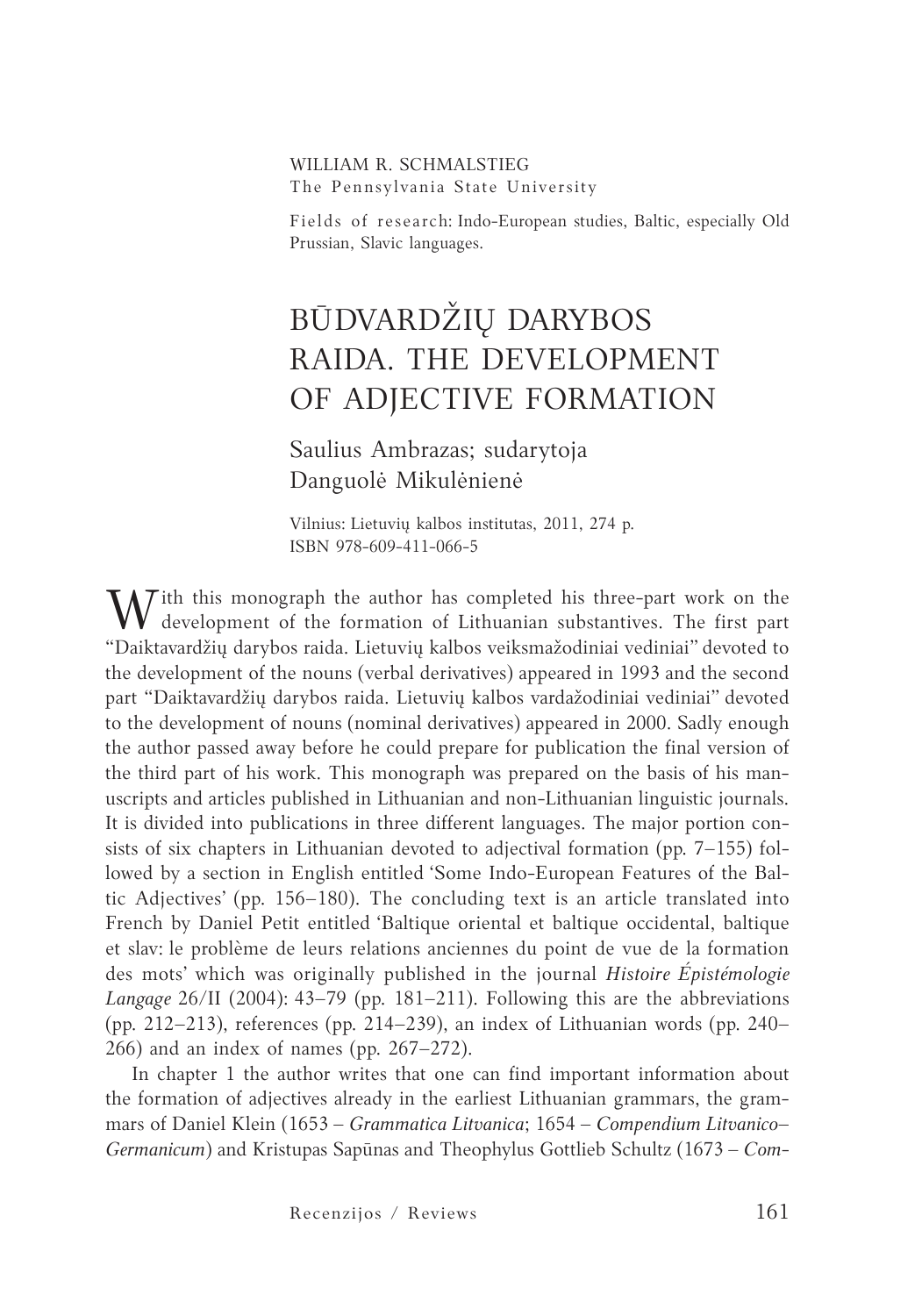*pendium Grammaticae Litvanicae*). Both these grammars emphasize that diminutives retain both the gender and endings of the root word, e.g., *juodas* 'black' has the diminutive *juodokas* 'blackish' whereas *saldus* 'sweet' has the diminutive *saldokus*  'sweetish'. This feature, however, is apparently not an ancient derivational technique, but rather an innovation found particularly in eastern dialects. Another diminutive suffix is -*intelis*(*-ė*). Thus in the aforementioned earliest grammars one encounters *silpnintelis* 'a bit weak' as well as *silpnokas* 'id'. The first grammars also register the adjectival suffixes -*iškas* and -*inis*, cf., e.g., *kūniškas* 'corporal, corporeal' and *geležinis '*iron'. In Klein's grammar there are some numerical adjectives with the suffixes -(*i*)*okas*(*-a*) and -(*i*)*opas*(*-a*), e.g., *vienokas* and *vieneropas* 'the same, similar' although in Sapūnas and Schultz' grammar we encounter only the suffix -*opas*, e.g., *vieneropas.* The grammars of August Schleicher (1856) and Friedrich Kurschat (1876) are mentioned as well as the works of other scholars such as August Leskien, who was the first to investigate Lithuanian nominal suffixes on the background of Indo-European word-formation. The work of Pranas Skardžius, Kazimieras Būga, Pranas Kniūkšta, Jan Otrębski, Jan Endzelin and others is discussed and the chapter ends with Adelė Valeckienė's classification of six categories ofadjectives: 1) adjectives denoting strengthening or quantity; here the most important are diminutives with the suffix -(-*i*)*okas*(*-a*); 2) adjectives denoting inherent characteristics; belonging to this category are derivatives with the suffix -*ingas*(*-a*) and also the extremely productive verbal adjectives with the suffix -*us*(*-i*) denoting the characteristic property deriving from the corresponding action (state), e.g., *apdairùs*(*-i*) 'circumspect', *atsargùs*(*-*) 'careful', etc.; 3) adjectives denoting external properties -(*i*)*uotas*(*-a*), -(*i*)*otas*(*-a*), -*ėtas*(*-a*); 4) adjectives denoting similar or characteristic qualities, for the most part formed with the suffix -*iškas*(*-a*); 5) adjectives denoting characteristic features; to this category belong the productive derivatives with -*inis*; 6) adjectives denoting the resulting characteristics; these are for the most part verbal derivatives with the suffix -us(-i), e.g., *aptakùs*(-i) 'streamlined', *išlaidùs*(-i) 'extravagant*'.* Still as Ambrazas remarks the boundary lines between the categories are not always completely clear.

Chapter 2 is devoted to the categories of adjective formation from the historical point of view. Like the nouns, the adjectives can be divided into verbal and nominal categories. Verbal adjectives usually denote characteristics deriving from actions (or states) and are usually formed with the suffix  $-us(-i)$ , e.g., *platus* $(-i)$ 'wide', *našùs*(-*i*) 'productive'. This ancient word formation type became very productive and spread at the expense of other types. Lithuanian has also inherited from Indo-European other rarer suffixes with a similar function: *\*-no-*, *\*-lo-*, *\*-ro-*, *\*-to-*, *\*-u̯o-.* These are represented by old derivatives with cognates in a number of related languages, e.g., *plnas* 'full', *tū́ las* 'many', *ãštras* 'sharp', *stãtas* and *statùs* 'steep, vertical', *gývas* 'alive'. The suffixes \*-*to-* and \*-*no-* have ancient semantic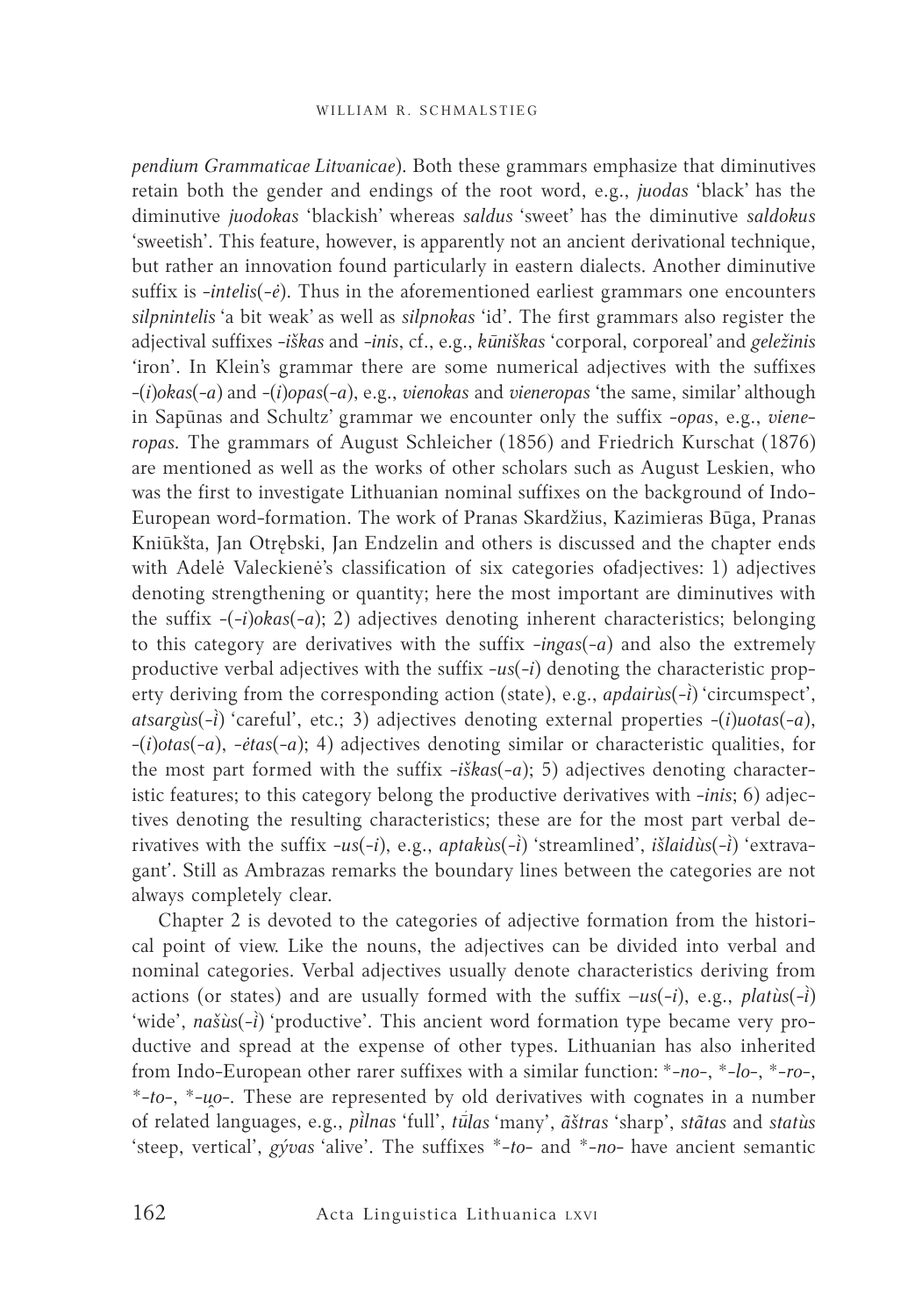Būdvardžių darybos raida The Development of Adjective Formation

connections, cf. *bál-tas* 'white', and *bál-nas* 'white-backed'. The -*t-* suffix came to be used for the passive participle in Baltic, where, differently from Slavic, the -*n*suffix did not adopt this function. Lithuanian nominal adjectives have several types of productive formations. They have a greater semantic differentiation, but if we examine them historically we find connections between earlier semantic relationships and the types of formation which at first glance are quite different. Already Pranas Skardžius noted that adjectives with the suffixes -(*i*)*otas*(*-a*), -(*i*)*uotas*(*-a*), -*ėtas*(*-a*) denote not only exterior, superficial characteristics, but internal characteristics (like derivatives with the suffix -*ingas*(*-a*))*.* The age of the semantic derivatives of this type is confirmed by such cognates as Lith. *barzdótas* 'bearded' which corresponds well to OCS \**bradatъ*, Pol. *brodaty*, Russ. *borodatyj*, Lat. *barbātus*. At the same time the derivatives with the same suffix may denote an inner quality, e.g., Lith. *dievótas* 'devout, pious', Latv. *dievuots* 'good, splendid', OP *deiwuts* 'blessed, saved' just like OCS \**bogatъ '*rich' and Latin *fortūnātus* 'id'.

The diminutives form a special category of nominal adjectives. They generally denote a greater or smaller amount of the quality and have a nuance of endearment, e.g. *gerókas* 'fair, considerable', *didókas* 'pretty big'. These are closely connected to the derivatives of numerals, e. g., *vienókas*(*-a*) 'the same, homogeneous', *dvejókas '*of two kinds' (cf. OCS *dъvojakъ*) which already in the 16th century were being replaced by derivatives in -(*i*)*opas*(*-a*)*.*

Therefore in the history of the derivation of the Lithuanian adjectives we would have to distinguish three categories: 1) adjectives denoting action and the result of that action; 2) adjectives denoting attribution; 3) diminutive adjectives. These categories were most likely inherited from the later Indo-European proto-language but from ancient times they were closely bound up with each other.

Chapter 3 is a discussion of the derivational suffixes of adjectives denoting action or the result. The most widespread of these is the \*-*u-* stem suffix -*us*(*-i*), an old derivational type. Thus Lith. *platùs*(*-*) 'wide' differs only in ablaut grade from OI *pr̥thú-* and Avestan *pərəθu-*, Gk. πλατύς 'wide'. In Lithuanian this derivational type became very productive and frequently derivatives come from secondary as well as from primary verbs, e.g., *skalùs* 'easily split' from *skáldyti* 'to split' and sometimes with ablaut variation, e.g., *marùs* 'easily dying' from *mir̃ti* 'to die'. It seems that the lack of OP and Latv. \*-*u-* stem adjectives would be evidence that its productivity in Lithuanian is recent. There is a rather large number of deverbal \*-*no-* derivatives in the Baltic as well as in other Indo-European languages, e.g., Lith. *plnas*(*-à*), Latv. *pil̃ ns*, OP *pilnan*, Slavic \**pьlnъ / pъlnъ*, Germanic *fulna*, Old Irish *lān*, Skt. *pūrṇá*, Avestan parana- 'full'. There are many such derivatives in Lithuanian, e.g., drėgnas 'damp' (cf. *drėkti* 'to become damp'), etc. In the LKŽ there are 105 examples, of which 73 have \*-*u*- stem doublets, e.g., *klnas*(*-à*) *'*noble' and *klnus*(*-*)*.* Derivatives with \*-*no-* frequently have doublets in *\*-lo-*, cf., *krẽsnas* 'heavy-set, with a solid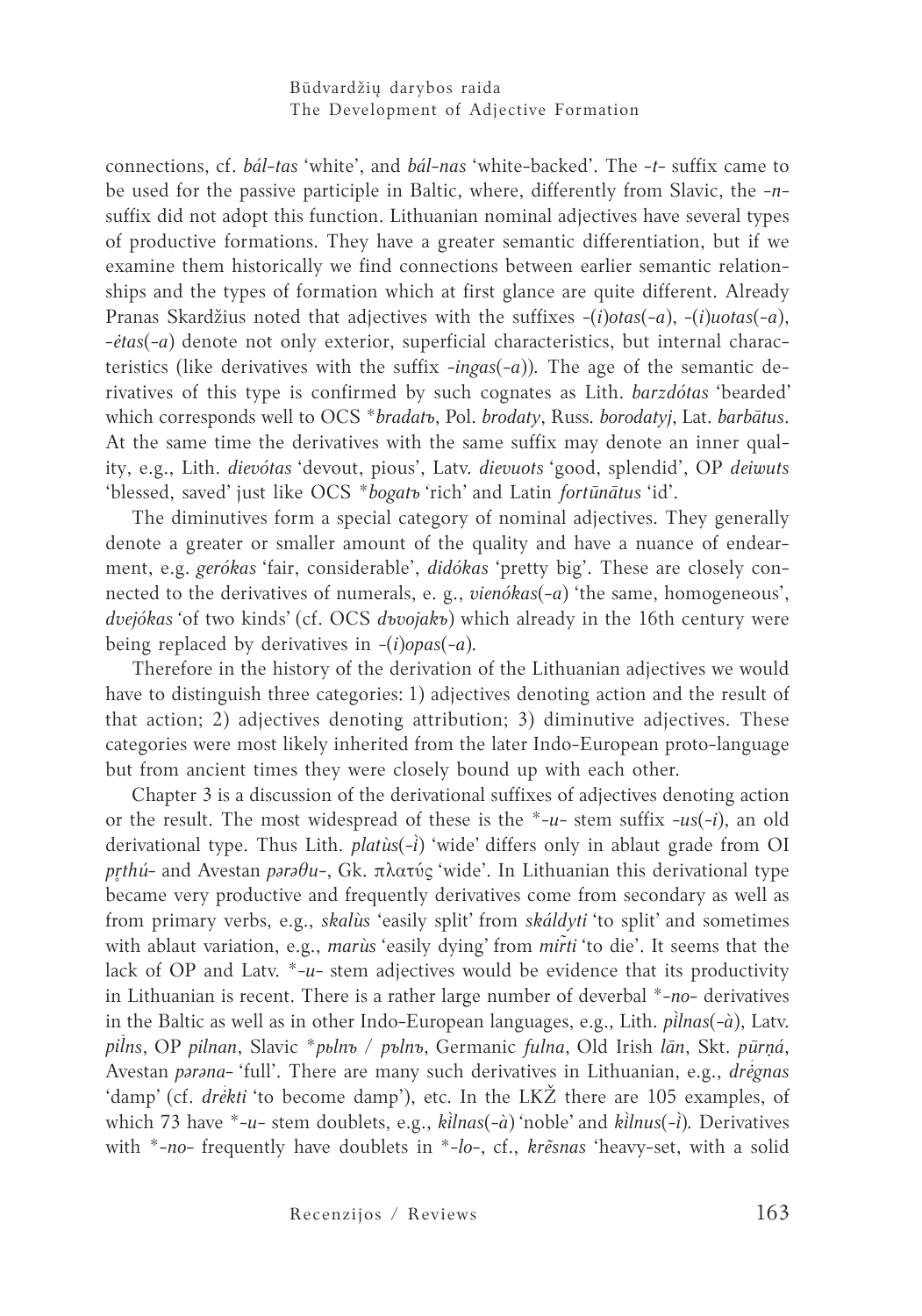build' and *krẽslas.* Verbal adjectives with the suffix \*-*ino-*, created from a small number of verbs, are characteristic of western dialects. Some of these derived from transitive verbs, are close to participles in meaning, e.g. *nẽšinas*(*-à*) 'carrying'. In general verbal adjectives with derivative suffixes from \*-*no-* are no longer productive in the Baltic and related languages. Verbal adjectives with the suffix *-tinas*(*-à*) generally have the meaning of necessity and are frequently called 'participles of necessity', thus *nèštinas*(*-à*) 'which must be carried'. Similarly to the suffix -*tinas*  the suffix -*tinis* is derived from passive participles in \*-*to-* but these are more recent, arose only in Lithuanian and are encountered mostly in Sirvydas' dictionaries, e.g., *abejotinis* 'wątplywy (doubtful)'. Some of the Lithuanian verbal adjectives in \*-*lo*have deep historical roots. Thus the derivative *tū́ las*(*-à*) 'many' from the synchronic point of view can no longer be separated into its constituents *tū́* -*las*(*-à*)*.* From the IE verb \**teu̯*-*/tu̯*-/*tū-* 'to swell, to increase' we also have Lith. *tù-mtas*, *tu-ñtas* / *tù-ntas* 'big crowd, regiment', *tù-mstas*, *tū́ kstantis* 'thousand'.

In a few cases we encounter the alternation of the three suffixes -*lo-*, *-ro-* and *-no-* with the same root, cf. *kiblùs*(*-*) 'hanging on to, sticking to*'*, *kibnùs* 'hanging on to*'*, *kibrùs*(*-*) 'curious*'.* The suffix -*lus*(*-i*) has become quite productive and here the *u*-stem forms has been replacing the *o-*stem forms. Thus the older adjective *galas*(*-à*) *'*sad, sorrowful' has been replaced by the *u*-stem form *gailùs* (*-*)*.* The suffix -*lus*(*-i*) also has the variants -s*lus*(*-i*) and -*šlus*(*-i*), thus, e.g., *bailùs* 'fearful, cowardly' and *baislùs*, and *tuklùs* 'obese' and *tukšlùs-(i)* 'soft'.

The suffix \*-*mo-* has been used from the earliest times to form adjectives from verbs. The Indo-European forms \**kai-ma-/ \*kei-ma-* have supplied Lith. *káimas*, OP *caimis* 'village', Lith. *kiẽmas '*courtyard' and Latv. *cìems* 'village'. (Ambrazas' reference PKEŽ III 76tt. should be corrected to PKEŽ II 76tt.). Ambrazas notes that the suffix  $-mas(-a)$ , is also encountered with the  $-u$ - stem variant  $-mus(-i)$ , e.g., both the variants *lai*-*mas*(*-a*) 'fortunate' and *lai*-*mus*(*-i*) are attested.

The majority of the verbal adjectives with the suffix \*-*mo-* in the Baltic languages have become passive participles, although a few of them even now seem to be more akin to adjectives, e.g., Lith. *gãlimas* 'possible', *įmãnomas* 'imaginable', *štikimas* 'faithful', etc. Interestingly enough Germanic \**werma-* 'warm' has the same adjectival suffix.

On the basis of derivatives with the suffix \*-*mo-* the derived suffix \*-*imo/ -īmo* was created, which forms not only adjectives, but nouns denoting actions and qualities, e.g., *gyvẽnimas* 'life', *rãšymas* 'writing'. Verbal adjectives with the suffix \*-*to-* have been known in the Indo-European languages since the earliest times, e.g., Lith. *stãtas*, Lat. *status*, Gk. στατός, Skt. *sthi-tá* 'standing'. The majority of the verbal adjectives with this suffix have become in Lithuanian (as in many other IE languages) passive participles. Only a portion of them (mostly derivatives of intransitive verbs) have retained the original adjectival meaning, e.g., Lith.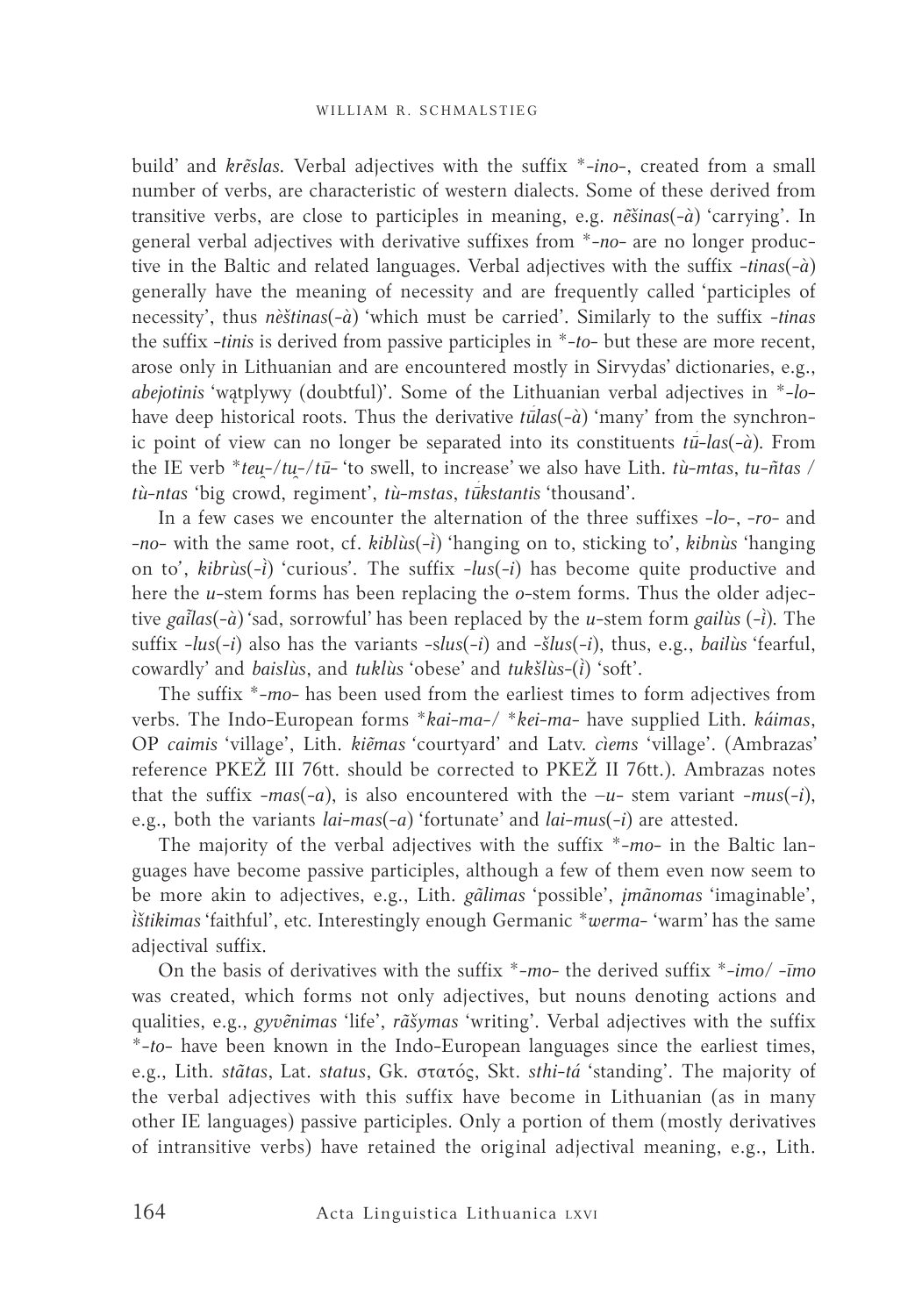*báltas*(*-à*) 'white', *keĩstas*(*-à*) 'strange', etc.

Ambrazas notes writes that most likely the suffix \*-*u̯o*- was already an independent formative affix and was closely connected to the suffixes \*-*no*-, \*-*to-*, \*-*mo-.* Particularly old are Lith. *gývas*, Latv. *dzîvs*, Slavic *živъ*, Lat. *vīvus*, OI *jīvá-*  'alive' < IE \*g<sup>*u*</sup>ei-/\*g<sup>*u*</sup>ī-. Ambrazas suggests that Lith. *kliẽpas*, and Latv. *klàips* 'bread' derive from the Indo-European root \**k'lei-* 'to bow, to bend' and gives a reference to Otkupščikov 2001b (a misprint for 2001a). Ambrazas does not mention the opinions of Būga and Alminauskis who suggest that the Lithuanian word derives from Old Icelandic *hleifr* nor the opinion of my own teacher, Alfred Senn, that the word derives from Belorussian *chlěb* or Pol. *chleb* (see LEW 271).

Chapter 4 is a discussion of nominal derivatives. In the ancient Indo-European proto-language derivatives with the affix  $*(-i)i\sigma$ -*eiio*- predominated, e.g., Lat. *patrius*, Gk. πάτριος, OI *pítriya-* 'father's, fatherly'. In Lithuanian relatively few derivatives with the suffix  $*(i)$ *io*- have remained. These would be adjectives in -*ias*(*-ia*), e.g. , *apsčias* 'plentiful', *šlãpias* 'wet', etc. Lithuanian has somewhat more adjectives with the suffix -*is*, *-ys*(*-ė*) also deriving from \*-(*i*)*i̯-*, e.g., *kairỹs*(*-ė̃* ) 'located at the left', etc. Alongside the \*-*i̯o-/-ii̯o*- stem derivatives in Lithuanian there are also corresponding \*-*o*- stem derivatives, e.g., beside *apsčias*(*-ia*) 'plentiful', one encounters also *ãpstas*(*-à*)*.* This phenomenon is rather ancient, cf. the Lith. \*-*i̯o-*stem *naũjas* 'new' with the OP \*-*o-*stem (acc. pl.) *nawans* 'id'. In general the data lead to the conclusion that in the Eastern Baltic area the adjectives with the suffix  $-i$ *i*)*io* remained productive slightly longer than in other Baltic dialect areas.

Chapter 5 takes up the general characteristics of the formation of old Indo-European adjectives in Baltic. In the Baltic languages we encounter archaic verbal adjectives denoting the qualities deriving from a verbal action or state. These are \*-*no-*, *\*-ro-*, \*-*lo-*, *\*-to-*, *\*-u̯o-*, and the derivative endings \*-*u-* and \**-o-.* Examples are *pìl-nas* 'full',  $\tilde{a}$ š-t-ras 'sharp', *tū-las* 'many', *stã-tas* 'vertical', *gý-vas* 'alive', *platùs* 'wide', *sẽn-as* 'old'. Ambrazas notes that a number of earlier scholars have connected the alternation of the root suffixes *l*, *n*, *r* with an earlier heteroclitic declension. There is a certain number of such alternations attested in Lithuanian and related languages, e.g., Lith. *le-las* 'thin', Old Icelandic *linr* 'soft, weak', Gk. λειρός. The apparent Greek cognate is, however, doubtful. According to Frisk (1970: 101) 'Wie lat. *līlium* stammt auch λείριον aus einer östlichen Mittelmeersprache... Auch das poetische λειρίος und λειρός als Beiwörter der Haut und der Stimme dürften als Ableitungen von λείριον verständlich sein ('lilien weiss, -zart')...' More convincing are, however, the Latvian examples *kur̃-ls* and *kur̃-ns* 'deaf'.

Chapter 6 discusses Baltic ethnogenesis in the light of word formation. The author remarks that formational affixes travel more easily from one dialect or language to another than do inflections. Therefore word formational data can be used to help solve the difficult problems of Baltic ethnogenesis. Many common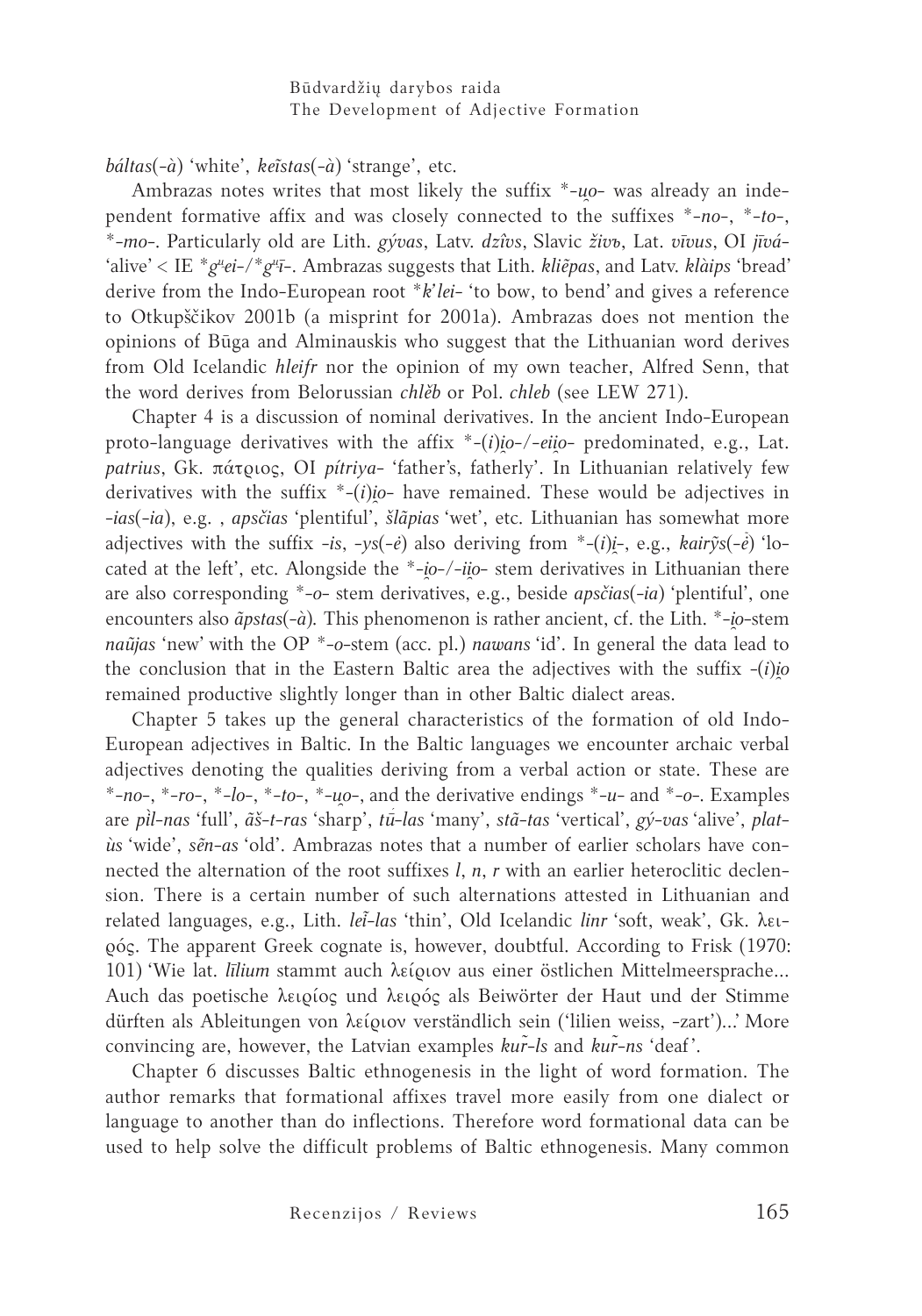types of Baltic word formation are inherited from Common Baltic or earlier times. Nevertheless the Lithuanian, Latvian and Old Prussian word formation processes are quite different. These differences and their relationships allow one to examine some of the processes which took place in the distant Baltic past. Nomina actionis and adjectives denoting action and result have long been created in Lithuanian and Latvian by forms with the suffix \*-*mo-* and in this respect the East Baltic languages correspond with the more distant Slavic, Albanian and Hittite languages. On the other hand in Old Prussian the suffix \*-*mo-* is encountered only in numerals and adjectives and personal names deriving from the latter. There are, however, rare exceptions. The Elbing Vocabulary (39) supplies us with *dumis* (Rouch), cf. Lith. *dūmas ́* , Latv. *dũmi*, Slavic \**dymъ*, Lat. *fūmus*, OI *dhūmá-* 'smoke' and the Greek abstract θῡμός 'soul'. In Lithuanian nouns of action with the suffixes \*-*i-mo-/-īmo-*  (e.g., *nešmas* 'carrying', *rãšymas* 'writing') have been created, whereas in Latvian as in Old Prussian there exist only adjectives with this structure. One notes that differently from Lithuanian where the suffix -*mo-* is commonly used, in Latvian the adjectival suffix \*-*no-* is encountered in the form -*šana* (<\*-*s-i̯o-nā*), cf., e.g., *mir̃šana*  'death'. The closest suffix to this is not in Lithuanian, but in Old Prussian where we encounter the suffix -*sna*, cf. OP *billīsna* 'sayings'.

Ambrazas notes that when one talks about the ethnogenesis of the Lithuanians one must keep in mind that a number of word-formation isoglosses connect the Lithuanians with the Prussians and separate them from the Latvians. For example, Lith. *šeimýna* 'family' corresponds with OP *seimīns* 'domestic servants'. Collective formations with the suffix \*-*īno*- are encountered also in the Slavic languages (cf. Lith. *beržýnas* 'birch grove' and Slavic \**berzīna-*). In Latvian, however, one encounters only the ablaut variant \*-*ei-no-/-oi-no-*, cf. Lith. *eglýnas* 'fir grove' vs. Latv. *egliene*, *egliens '*id'. Since IE \*-*ei*- also gives Proto-Slavic \*-*ī-* it is impossible to determine whether the Slavic reconstruction \**berzīna* is the earliest form or not. One could just as well reconstruct an early Proto-Slavic \**berzeina-* in which case the suffix would correspond with the Latvian rather than the Lithuanian form of the suffix.

The section entitled 'Some Old Indo-European Features of the Formation of Baltic Adjectives' (pp. 156–180) is essentially an English translation of chapter 5 Senieji indoeuropietiškieji baltų kalbų būdvardžių darybos bruožai. The English translation is excellent, but I was unable to locate an explanation as to why just this section was translated into English or the name of the author of the translation.

In the final article (in French) Ambrazas concentrates on the fact that Lithuanian and Latvian show numerous structural differences particularly in the formation of nouns of action, collective nouns and the formation of diminutives. One is struck by the fact that the suffix \*-*imo/-īmo* known in such Lithuanian nouns as *nešmas*  'carrying' and *rãšymas* 'writing' is encountered in Latvian and Old Prussian only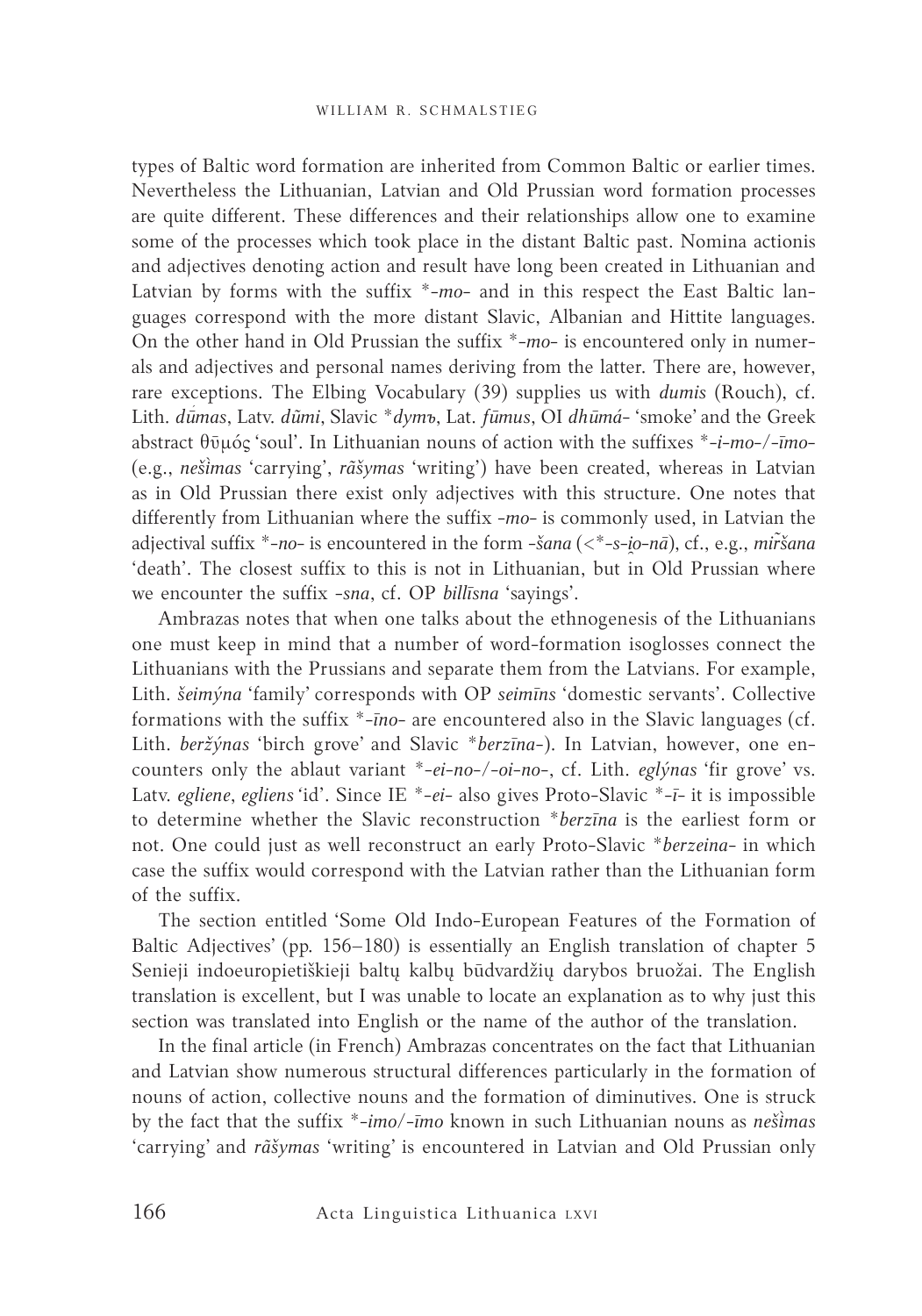### Būdvardžių darybos raida The Development of Adjective Formation

in adjectives, e.g., Latv. dialect *tālīms* 'distant', cf. Lith. *tólimas*, *tólymas '*id'. One notes that differently from Lithuanian where the suffix -*mo-* is commonly used, in Latvian the adjectival suffix  $*$ -no- is encountered in the form  $-šana$  ( $\lt$  $*-s-io-n\bar{a}$ ), cf., e.g., *mir̃šana* 'death'. (A misprint on p. 126 gives us *nomina actinis* for *nomina actionis.*) The closest suffix to this is not in Lithuanian, but in Old Prussian where we encounter the suffix -*sna*, cf. OP *billīsna* 'sayings'. Lithuanian and Latvian differ also in the way of forming diminutives, Lithuanian usually using the suffix *\*-eli̯o*- frequently accompanied by palatalization of the preceding consonant. Nevertheless this suffix is occasionally encountered in Latvian, e.g., *maĩšelis* (diminutive of *màiss '*bag'), cf. Lith. *maišẽlis* 'id'. There is very little evidence for this suffix in Old Prussian, e.g., (EV 179) *patowelis* 'step-father' and perhaps the Basel Epigram word *tewelyse* 'little father' and a few personal names. The usual Latvian diminutive, on the other hand is formed with the suffixes \*-*inio*- and \*-*ītio*-, e.g., *dê,liņš* from *dê,ls '*son' and *brālītis* from *brālis '*brother'. In Lithuanian the diminutives in \*-*īti̯o-* are much less common than in Latvian, although we do encounter Lith. *brolýtis* derived from *brólis* 'brother'. On the other hand a different ablaut grade of the same suffix, viz. \*-*oiti̯o-* is widely used in Lithuanian, e.g., *broláitis*  from *brólis.* This suffix is not known in Latvian.

Collective nouns denoting a group of humans or living beings have disappeared in Latvian whereas in Lithuanian the category has survived, cf. Lith. *brolijà* 'brothers and sisters', Slavic \**bratrьja* 'brothers*'*, Gk. φρατρία 'tribe, clan'. Latvian dialects do have numerous derivatives denoting a group of plants or objects located in a single place, e.g., the suffix \*-*ã-i̯o-*, cf. Latv. dialect *àlksnãjs* 'alder-grove', whereas Lithuanian has *álksna*, *alksnà* 'id'. The most abundantly represented Lithuanian suffix denoting a group of plants or objects located in one spot is \*-*ī-no*, (cf. Lith. *šeimýna*, OP *seimīns* 'domestic servants'. Some eastern and western High Lithuanian dialects have collective nouns in -*ytė*, cf. Lith. *alksnýtė* 'alder-grove', *eglýtė* 'pine forest', *karklýtė* 'willow grove', (misprinted here (p. 190) as *karklýlė*). This suffix must have existed in Latvian also at one time as one can see from the place names *Apsīte*, *Kalmīte*, etc., but at present an ablaut derivative is encountered in Latvian, cf., *bẽ*,*rzaite* beside Lith. *beržýtė* 'forest of young birch trees'. Ambrazas discusses the suffix -*ysta* (also more commonly -*ystė* for nouns denoting quality) and writes that Lith. *krikščionystà* 'Christianity' corresponds exactly to OP (EV 794) *cristionisto* (here (p. 192) misprinted as *cristiomsto*), see PKEŽ II 280. In addition to nouns in -*ulis*(*-ė*) denoting the possessor of a characteristic the Lithuanian language also has nouns in -*uõlis*(*-ė*), e.g., *bičiùlis* and *bičiuõlis* 'friend'. Old Prussian and eastern Lithuanian dialects have the suffix -*ena* which denotes the hide or skin of an animal, e.g., Lith. *arklenà '*horse leather', OP (EV 498) *nognan '*Leder, leather' if the word is derived from \**nōgenan.* On the other hand Latvian does not have the suffix in this form, although we do encounter the suffix \*-*eni̯o-*, e.g., *vecenis* 'old man', *rîtenis*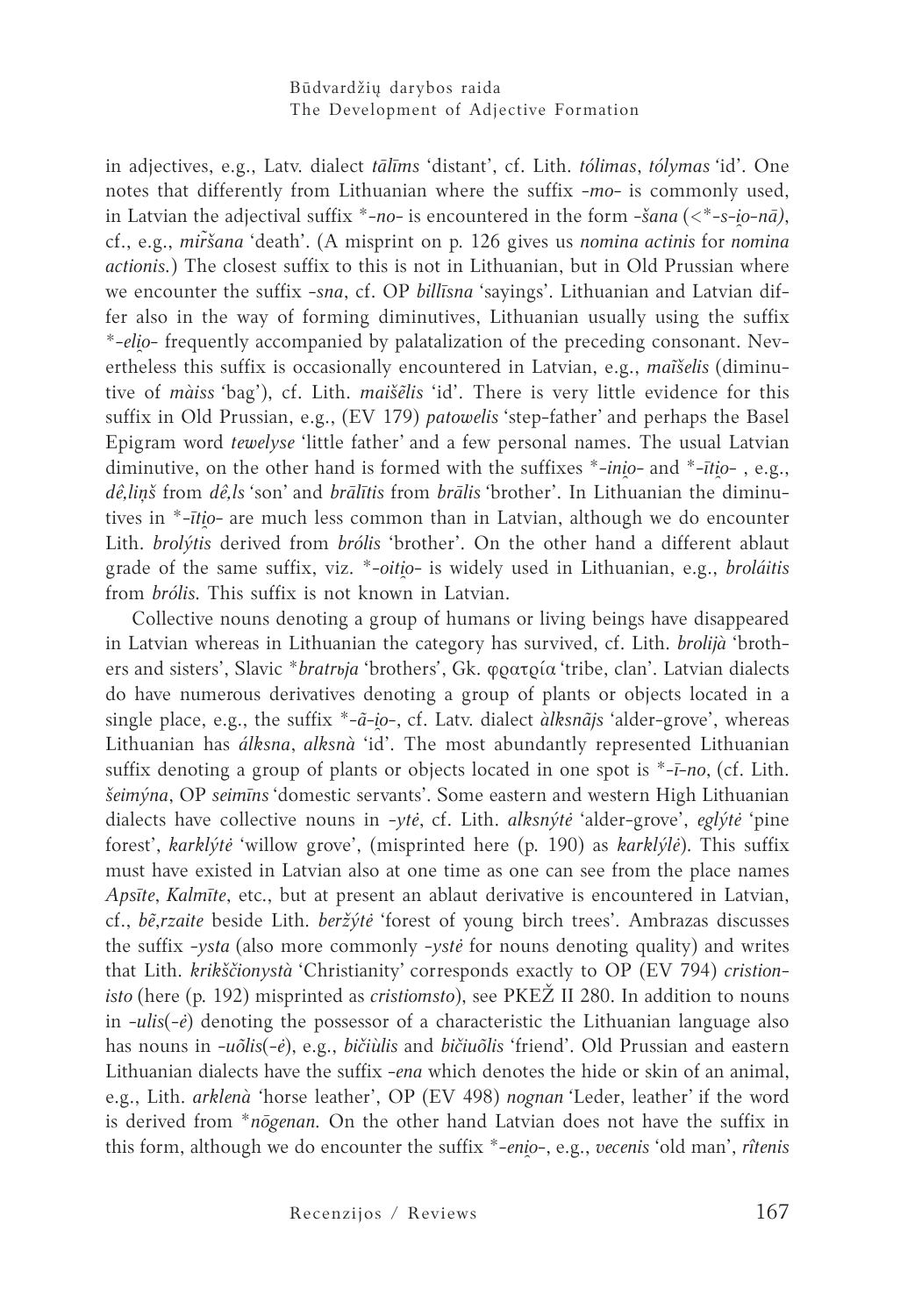'east wind'. Lithuanian only has a few such derivatives, e.g., *bergždẽnis*(*-ė*) *'*barren animal*'.* The most important Lithuanian suffix denoting the possessor of a characteristic -*inykas* has an exact counterpart in Old Prussian, but not in Latvian, cf., e.g., Lith. *laukinỹkas* 'inhabitant of the fields', OP (EV 407) *laukinikis* 'Leman, tenant', but Latv. *laũcinieks '*peasant'. Ambrazas writes that the nouns in \*-*inīko-*/\*-*ineiko*denoting the possessor of a quality are likewise productive in Slavic and that they are frequently derivatives of adjectives in \*-*ino-*, cf., e.g., *grěšьnikъ* 'sinner' < *grěšьnъ* 'sinful'. It seems, however, that one could also understand *grěšьnikъ* as an agent noun (see Vaillant 1964: 211) . Thus are we to understand a sinner as possessing the quality of sin or an agent (capable of) producing sin)? This seems to be a theological question, perhaps, rather than a linguistic question.

According to Ambrazas nouns with the suffix \*-*iko-* have been common in Western High Lithuanian dialects, although in the Eastern High Lithuanian dialects they are less frequently attested. This suffix had its origin in the diminutive suffix \*-*iko-* which is well attested in Old Prussian, cf. *malnijkix* 'Kindlein, small child'.

Ambrazas writes that the Slavic languages probably got the agentive suffixes \*-*tā-i̯o-* and \*-*ẽ-i̯o-* from Baltic, cf. Lith. *artójas '*plowman', Latv. *arājs < \*artājs*, OP (EV 236) *artoys* 'Ackermann, plowman' which is cognate with Proto-Slavic \**ortajь* 'id'. Whereas the adjectival suffix \*-(*i*)*i̯o-* is productive in Slavic (e.g., *člověčь* 'human'), Greek (e.g., ἵππιος 'rich in horses'), Indic (cf. Vedic *áśv*(*i*)*ya-* (here misprinted as *ásviya-*) 'belonging to (or coming from) horses'). This type of adjective is not well represented in Baltic, although such adjectives do exist, cf. Lith. *šlãpias '*damp', Latv. *slapjš.*

Ambrazas notes that the archaism of the Baltic languages is well known but there are cases where the Slavic languages have preserved a more ancient state than the Baltic. Thus Slavic has preserved the ancient suffix \*-*tel-*, whereas in Baltic this suffix has been completely eliminated and replaced by the suffixes \*-*tāi̯o-* and \*-*i̯o-.* Certain innovations in the area of word formation unite the Balts, Slavs and the Germans, e.g., the possessive adjectives in \*-*isko-*, cf., e.g. OCS *božьskъ*, Gothic *gudisks*, Lith. *diẽviškas* 'divine'.

In addition to the few misprints already mentioned I shall mention a few more here. The date in the reference 'Vanags 1951' (p. 18) is surely a misprint, since he was born in 1962. On p. 116 and in the English translation on p. 166 we encounter Gk. ἄγιος 'holy, sacred' with the spiritus lenis instead of the correct ἅγιος with the spiritus asper; on p. 194 we find *ankštuõlis* for *aukštuõlis;* on p. 211 *exlusive* for *exclusive.*  On p. 113, fn. 8 the OInd *kr̥ṣṇaśá* 'blackish' is transcribed correctly but in the English translation fn. 7 on p. 163, the letter -*ṣ*- was omitted to give us *kr̥ṇaśá.*

Although I have expressed very minor criticisms in this review, in sum it seems to me that all Balticists should be grateful to Prof. Mikulėnienė for putting together and making easily available the writings of this talented, but untimely de